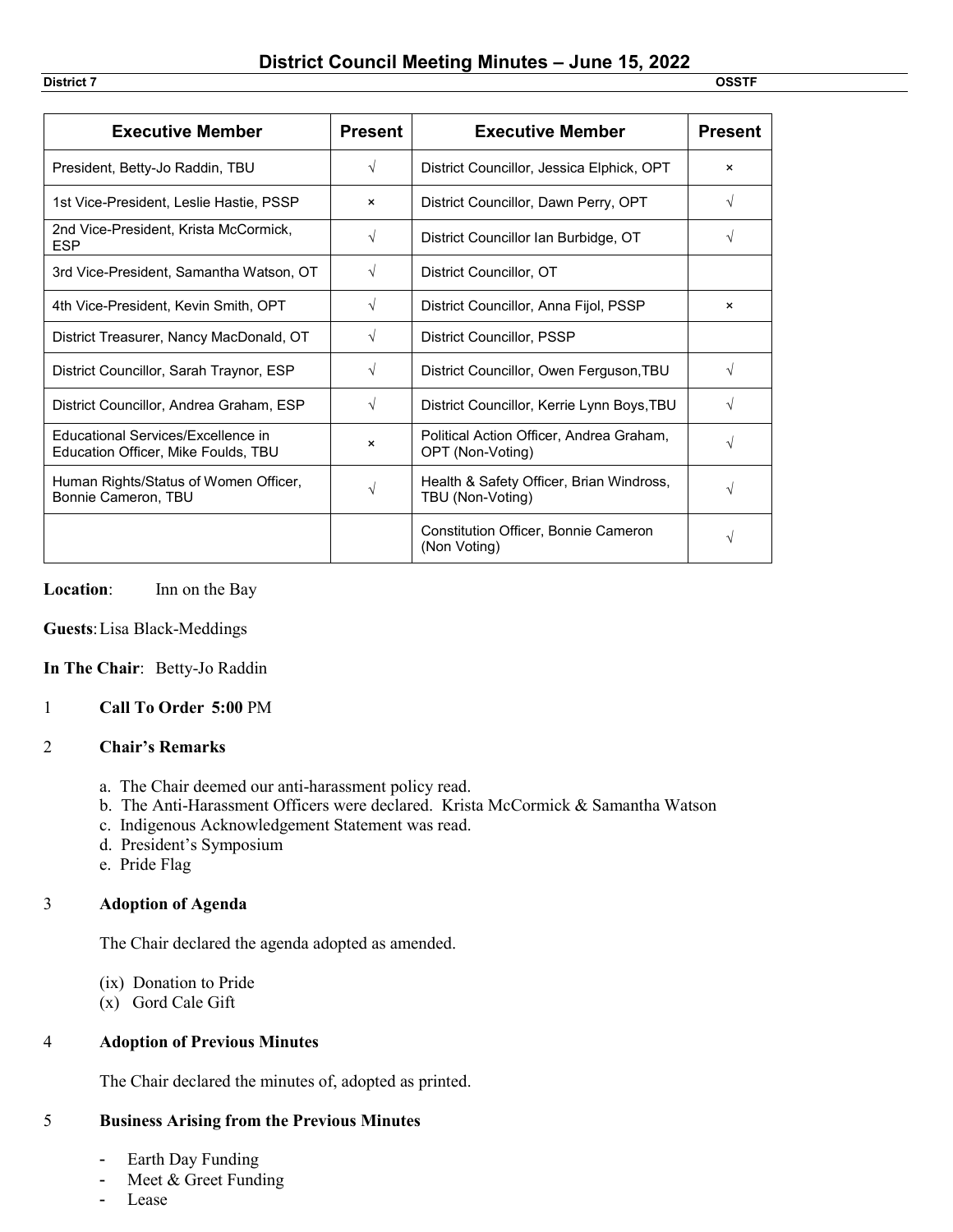#### 6 **Report/Concerns of the Bargaining Units**

The various Presidents spoke about their Bargaining Units'concerns.

#### 7 **Report of the Treasurer**

The Treasurer spoke to the printed budget report.

BIRT District Council approve the over expenditure on Line# 5012, 8100, 8300.

- i. Moved: Andrea Graham
- ii. Seconded: Samantha Watson
- iii. CARRIED

BIRT District Council approve the District Treasurer to invest \$50,000 in a 1 yr Redeemable GIC at Meridian.

- i. Moved: Nancy MacDonald
- ii. Seconded: Ian Burbidge
- iii. CARRIED

## 8 **Provincial Representatives' Report**

A written and verbal report was given.

#### 9 **Action Items**

a. Budget

BIRT the District Council approves the 2022-23 District Budget, including Provincial Rebates and Account 2010. The proposed deficit to come from District Reserves.

- i. Moved: Nancy MacDonald
- ii. Seconded: Sarah Traynor
- iii. CARRIED

b. Constitutional Amendments – See Attached

Betty-Jo Raddin gave Bonnie Cameron her voting rights to allow her to move the Constitutional Motions.

c. Appointments & Elections

Bargaining Unit Representatives

- i. ESP –Krista McCormick, Michelle Phillips, Sarah Traynor
- ii. OT Samantha Watson, Ian Burbidge
- iii. OPT –Kevin Smith, Dawn Perry, Jessica Falls
- iv. PSSP Leslie Hastie, Corien Sinclair, Anne Fijol
- v. TBU Betty-Jo Raddin, Kerrie Lynn Boys, Owen Ferguson

#### District Officer Appointments

- i. Health & Safety Officer Brian Windross (TBU)
- ii. Ed. Services Officer Penny Huettlin (OPT)
- iii. Human Rights/Status of Women Officer –
- iv. Political Action Andrea Graham (ESP)
- v. Constitution Officer Bonnie Cameron (TBU)
- vi. Labour Council Liaison Officer Kevin Smith (OPT)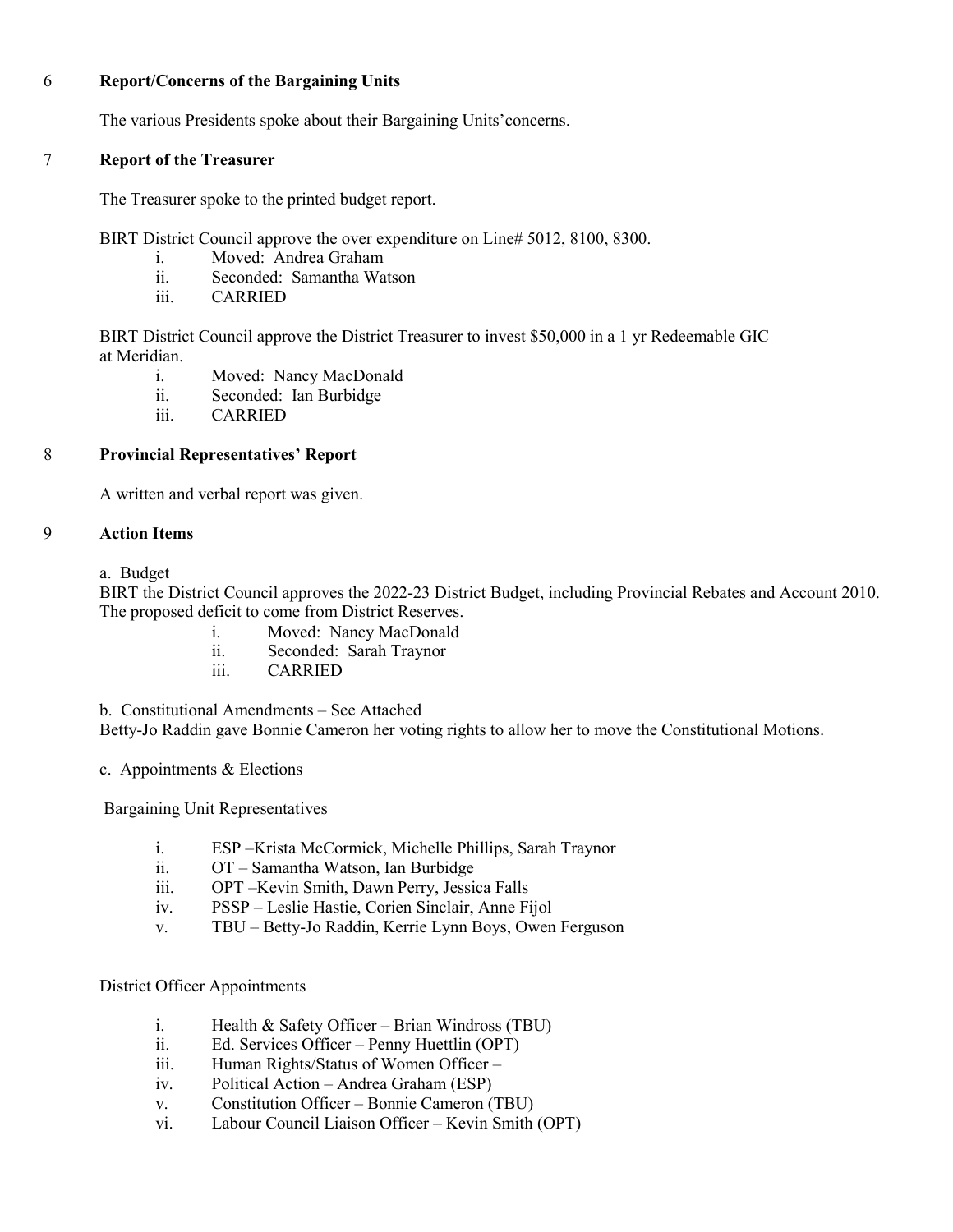- i. Health & Safety Committee Brian Windross (TBU), Katie Holmes (OT), Lori Ann Hines (ESP), Kevin Smith (OPT),
- ii. Ed. Services Committee Michelle Phillips (ESP), Kerrie Lynn Boys (TBU), Kathryn Vogan (OT), Jessica Elphick (OPT), Leslie Hastie (PSSP)
- iii. Human Rights/Status of Women Committee Michelle Phillips (ESP), Katie Holmes (TBU), Leslie Hastie (PSSP)
- iv. Political Action Michelle Phillips (ESP), Kevin Smith (OPT)
- v. District Constitution Review Committee Krista McCormick (ESP), Sarah Traynor (ESP), Kevin Smith (OPT), Betty-Jo Raddin (TBU), Leslie Hastie (PSSP), Samantha Watson (OT)
- vi. Labour Council Reps Penny Huettlin (OPT), Krista McCormick (ESP), Andrea Graham (ESP), Betty-Jo Raddin (TBU)
- vii. Finance Committee Kevin Smith (OPT), Betty-Jo Raddin (TBU), Samantha Watson (OT), Leslie Hastie (PSSP), Krista McCormick (ESP), Catherine McLeod (TBU), Crystal Stobbe (PSSP), Laurie Symonds (OPT), Sarah Traynor (ESP), Nancy MacDonald (OT)

District Executive for 2021-22

- i. President: Betty Jo Raddin (TBU) (Continuing in the position from 2020-21, 2021-22)
- ii. First VP: Leslie Hastie (PSSP)
- iii. Second VP: Krista McCormick (ESP)
- iv. Third VP: Samantha Watson (OT)
- v. Fourth VP: Kevin Smith (OPT)
- vi. District Treasurer: Nancy MacDonald (OT)
- d. Signing Authorities 2021-22

BIRT there are no changes to signing authorities for District 7 Bluewater commencing July 1,2022: Kevin Smith Krista McCormick Betty-Jo Raddin Leslie Hastie Nancy MacDonald

- i. Moved: Kevin Smith
- ii. Seconded: Samantha Watson
- iii. CARRIED

e. Labour Day Giveaways

BIRT District Council approve spending up to \$**1,200.00** from line 8400 (Political

Action) to purchase a giveaway for the Port Elgin Labour Day Parade and apply to Acct#2050 for refund.

- i. Moved: Dawn Perry
- ii. Seconded: Kevin Smith
- iii. CARRIED

f. Meridian Visa Credit Limit

BIRT District Council approve increasing the Visa Credit Limit from \$2,500 to \$10,000.

- i. Moved: Kevin Smith
- ii. Seconded: Ian Burbidge
- iii. CARRIED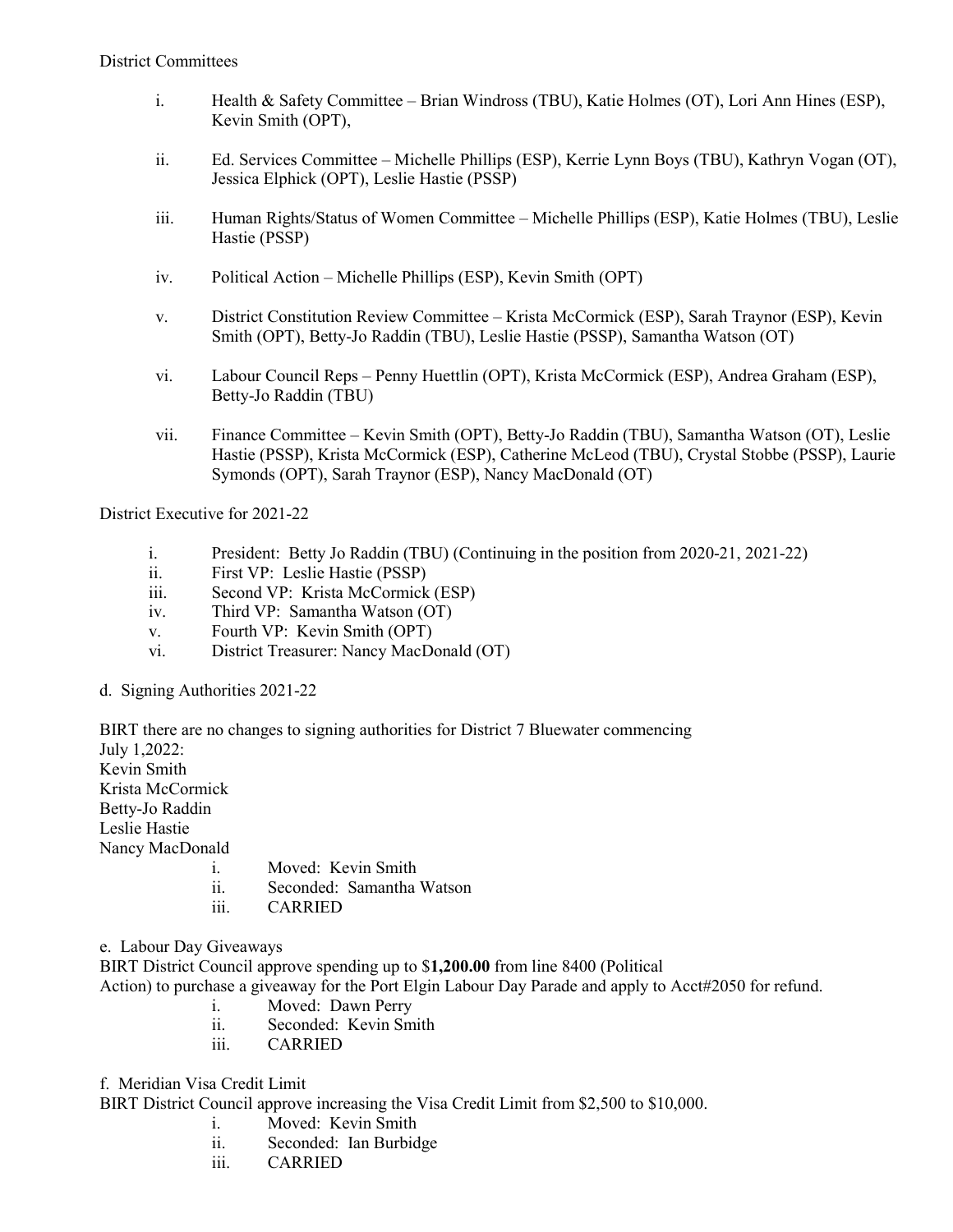g. Donation

BIRT District Council donate \$140.00 to United Way Backpack Program. Funds to come from Line 9300 Donations.

- i. Moved: Dawn Perry
- ii. Seconded: Nancy MacDonald
- iii. CARRIED

h. Chesley Horticultural Society

We have paid for flowers in planter in front of our office. Promoting community spirit.

i. Donation to Pride

BIRT District Council donate \$100.00 to each of Owen Sound Pride and Kincardine Pride. Funds to come from Line 8400 Political Action.

- i. Moved: Kevin Smith
- ii. Seconded: Andrea Graham
- iii. CARRIED

j. Gord Cale Gift

BIRT District Council approve the purchase of a \$100.00 LCBO Gift Card for Gord Cale in recognition of his retirement from District Council. Funds to come from Line 9100 Gifts.

- i. Moved: Krista McCormick
- ii. Seconded: Samantha Watson
- iii. CARRIED

## 10 **District Officers' Reports**

- a. Provincial Council Verbal report
- b. Health & Safety Brian gave a written and verbal report
- c. Education Services No report
- d. Human Rights/Status of Women Bonnie gave a verbal report
- e. Grey-Bruce Labour Council Kevin gave a verbal report
- f. Political Action Andrea gave a verbal report
- g. Constitution No report

#### . 11 **Adjournment**

The next District Council meeting is TBD.

The Chair declared the meeting adjourned.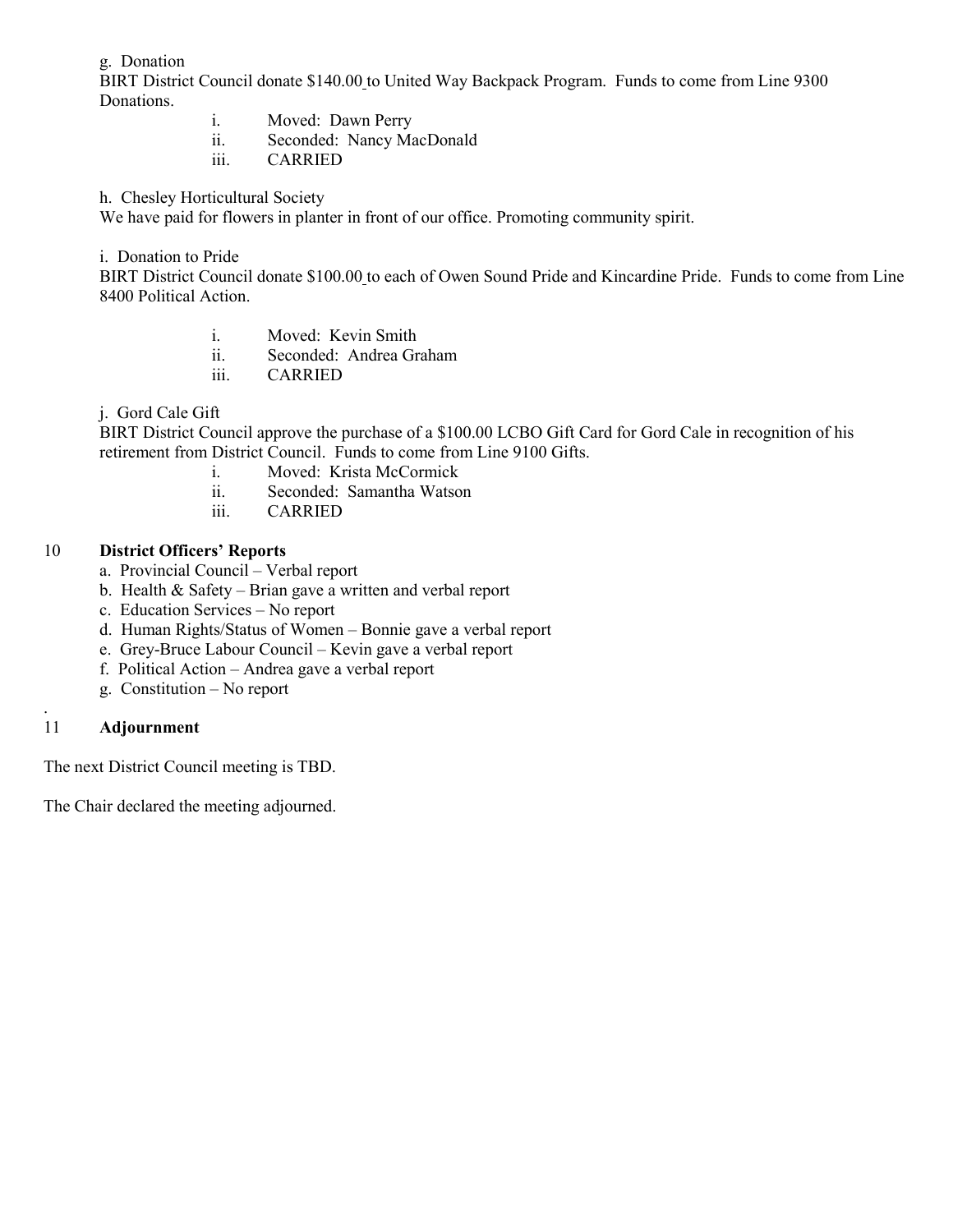## OSSTF District 7 **2022 Constitutional Amendments Proposed by the D7 Constitution Review Committee**

D7 Constitution Review Committee: Bonnie Cameron (chair), Leslie Hastie, Krista McCormick, Betty-Jo Raddin, Kevin Smith.

The following motions were discussed by the District Constitution Review Committee at its annual meeting on March 24, 2022. The motions proposed by the committee are being submitted to District Council on April 13, 2022, and shall be voted on at the June 15, 2022 meeting of District Council.

To mirror the procedures used at AMPA, the following system has been used in this document: 100s Notices of Motions submitted the previous year 200s On-time resolutions presented 60 days before the June meeting of District Council 300s Late resolutions presented 30-59 days before the June meeting of District Council 400s Late resolutions presented fewer than 30 days before the June meeting of District Council

| <b>PROC</b> | Procedural                 | Procedural motions (for example, approving the agenda, "bloc"-ing motions)                              |
|-------------|----------------------------|---------------------------------------------------------------------------------------------------------|
| <b>CON</b>  | Constitution               | Motions to amend Articles                                                                               |
| <b>BYL</b>  | <b>Bylaws</b>              | Motions to amend Bylaws                                                                                 |
| <b>INTP</b> | <b>Internal Procedures</b> | Motions to amend Procedures                                                                             |
| POL         | Internal Policy            | Motions to amend Policies                                                                               |
| <b>PRN</b>  | Policy Renewals            | Motions to renew Policies. D7 policies expire after 10 years, unless they have been amended or renewed. |
| <b>MAC</b>  | Miscellaneous Actions      | Motions that seek to create an action that is within the internal legislative power of District 7.      |
| <b>NOM</b>  | Notice of Motion           | Motions that will be dealt with at next year's June meeting of District Council                         |

For reference, here are excerpts from the current District 7 Constitution that deal with vote count thresholds:

# ARTICLE 8: AMENDMENTS TO THE ARTICLES<br>8.1 Amendments to the Articles may be made a

- 
- 8.1 Amendments to the Articles may be made at meetings of the District Council or at General Meetings by 8.1.1 a 2/3 weighted vote of Members qualified to vote, present and voting, provided that notice of the propose a 2/3 weighted vote of Members qualified to vote, present and voting, provided that notice of the proposed amendment is given in writing to the District Constitution Officer and each Bargaining Unit President at least thirty (30) days prior to the meeting;
- 8.1.2 a 3/4 weighted vote of Members qualified to vote, present and voting, provided that notice of the proposed amendment is given in writing to the District Constitution Officer and each Bargaining Unit President at least thirty (30) days prior to the meeting; and
- 8.1.3 a 9/10 weighted vote of Members qualified to vote, present and voting, if less than thirty (30) days' notice is given in writing to the District Constitution Officer and each Bargaining Unit President.

#### BYLAW 12: AMENDMENTS TO THE BYLAWS

- 12.1 Amendments to the bylaws may be made by District Council by<br>12.1.1 a majority weighted vote of Members qualified to vote, present a
- a majority weighted vote of Members qualified to vote, present and voting, provided that notice of the proposed amendment shall have been given in writing to the District Constitution Officer and each Bargaining Unit President at least sixty (60) days prior to the meeting;
- 12.1.2 a 2/3 weighted vote of Members qualified to vote, present and voting, provided that notice of the proposed amendment shall have been given in writing to the District Constitution Officer and each Bargaining Unit President at least thirty (30) days prior to the meeting; and
- 12.1.3 a 9/10 weighted vote of Members qualified to vote, present and voting, if less than thirty (30) days' notice is given in writing to the District Constitution Officer and each Bargaining Unit President.

#### BYLAW 13: PROCEDURES AND POLICIES

- 13.1 The District may approve procedures for the purpose of setting out the District's official process for completing a specifictask.
- 13.2 The District may approve internal policies for the purpose of setting out the District's beliefs, positions, values, or behavioural goals when it is considered to be in the interest of the members of the District to do so.
- 13.3 The District may approve external policies for the purpose of setting out publicly the District's official view and stance on any issue whose resolution is beyond the internal legislative power of District 7 when it is considered to be in the interest of the members of the District to do so.
- 13.4 New procedures or policies may be established and existing procedures or policies may be amended at District Council meetingsby
- 13.4.1 a 2/3 weighted vote of the Members qualified to vote, present and voting, provided that notice is given in writing to the District Constitution Officer and each Bargaining Unit President at least sixty (60) days prior to the meeting;
- 13.4.2 a 3/4 weighted vote of the Members qualified to vote, present and voting, provided that notice is given in writing to the District Constitution Officer and each Bargaining Unit President at least sixty (30) days prior to the meeting; and
- 13.4.3 a 9/10 weighted vote of Members qualified to vote, present and voting, if less than thirty (30) days' notice is given in writing to the District Constitution Officer and each Bargaining Unit President.
- 13.5 Procedures shall have the date of passage attached, and the date of amendment if applicable.
- 13.6 Policy statements shall have the date of passage, amendment, or renewal attached, as applicable.
- 13.7 Policy statements must be renewed every ten (10) years or they shall lapse.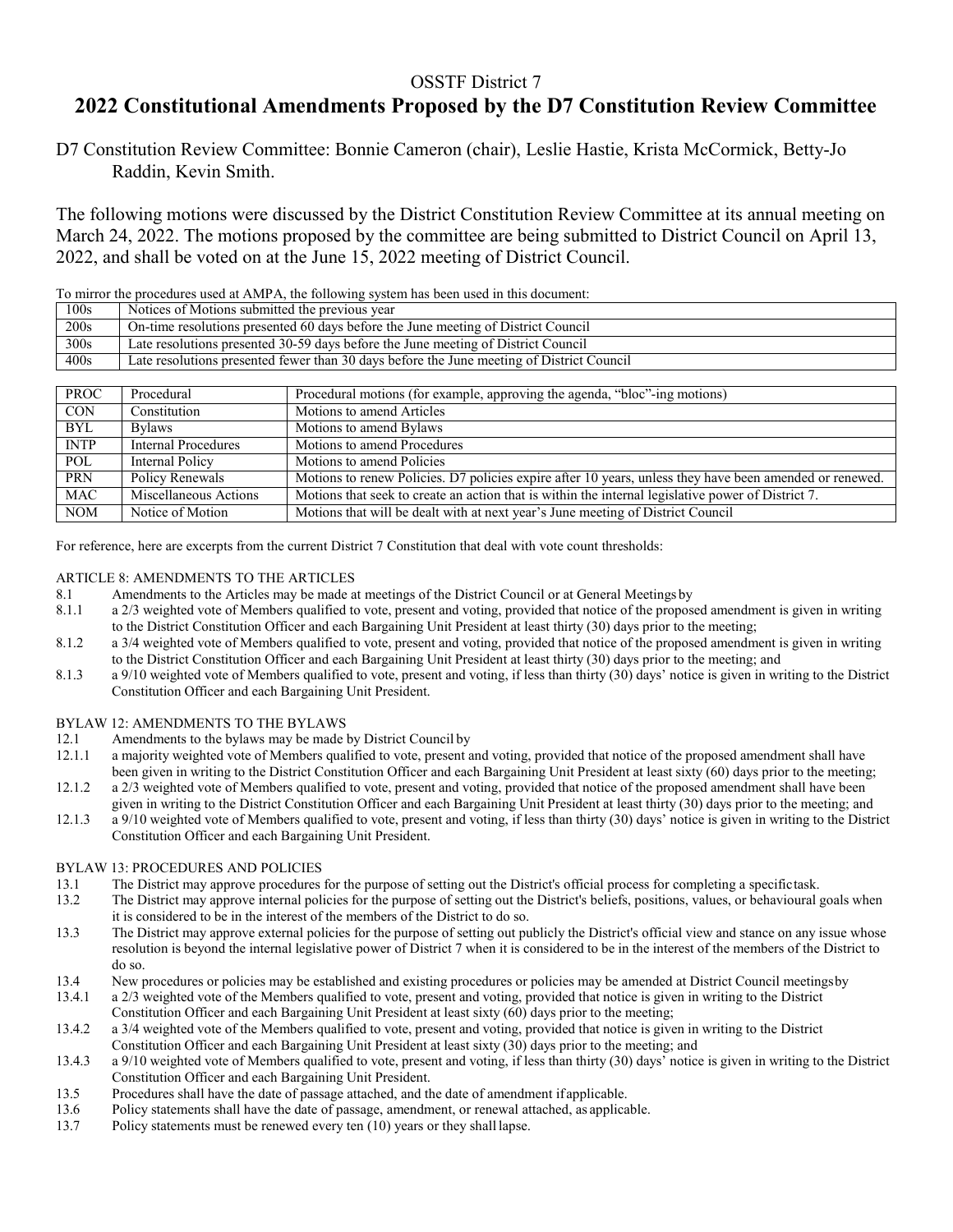## *Bloc #1: Equity Officer*

#### **PROC 201-22**

BE IT RESOLVED THAT CON 201-22, CON 202-22, CON 203-22, BYL 201-22, BYL 202-22, BYL 203-22, BYL 204-22, and MAC 201-22 be considered en bloc. **Requires ½ Moved: Bonnie Cameron Seconded: Andrea Graham CARRIED**

## **PROC 202-22**

BE IT RESOLVED THAT the motions in PROC 201-22 be approved. **Requires 2/3 Moved: Bonnie Cameron Seconded: Kerrie Lynn Boys CARRIED**

## **CON 201-22**

BE IT RESOLVED THAT Article 6.1.2 be amended by the insertion of "6.1.2.x Equity Officer" **Requires 2/3** *currently page 4* 6.1 There shall be a District Council made up of the following members: 6.1.2 Non-Voting Members

## **CON 202-22**

BE IT RESOLVED THAT Article 6.3 be amended by the insertion of "6.3.1.x Equity Committee"

#### **Requires 2/3**

| currently page 4 |                                                            |
|------------------|------------------------------------------------------------|
| 6.3              | District Committees                                        |
| 6.3.1            | There shall be the following standing District Committees: |

## **CON 203-22**

BE IT RESOLVED THAT Article 7.3 be amended by the insertion of

"7.3.x Equity Officer"

**Requires 2/3** *currently page 4*

7.3 Each Bargaining Unit shall have an Executive consisting of at least the following positions:

## **BYL 201-22**

BE IT RESOLVED THAT Bylaw 5 be amended by the insertion of

- 5.X Equity Officer It shall be the duty of the Equity Officer to: 5.X.1 call meetings of the District Equity Committee, and to serve as Chair of this committee; 5.X.2 attend District Council meetings and provide a report; 5.X.3 serve as liaison between the District Equity Committee and District Council; 5.X.4 attend any provincial or regional conferences sponsored by OSSTF with respect to equity, anti
	- racism and or anti-oppression;
	- 5.X.5 build awareness of equity, anti-racism, and anti-oppression issues and initiatives; and
	- 5.X.6 provide advice and information to District Council regarding equity, anti-racism, and antioppression

**Requires 1/2** *currently page 7-10* BYLAW 5 DUTIES OF DISTRICT COUNCIL MEMBERS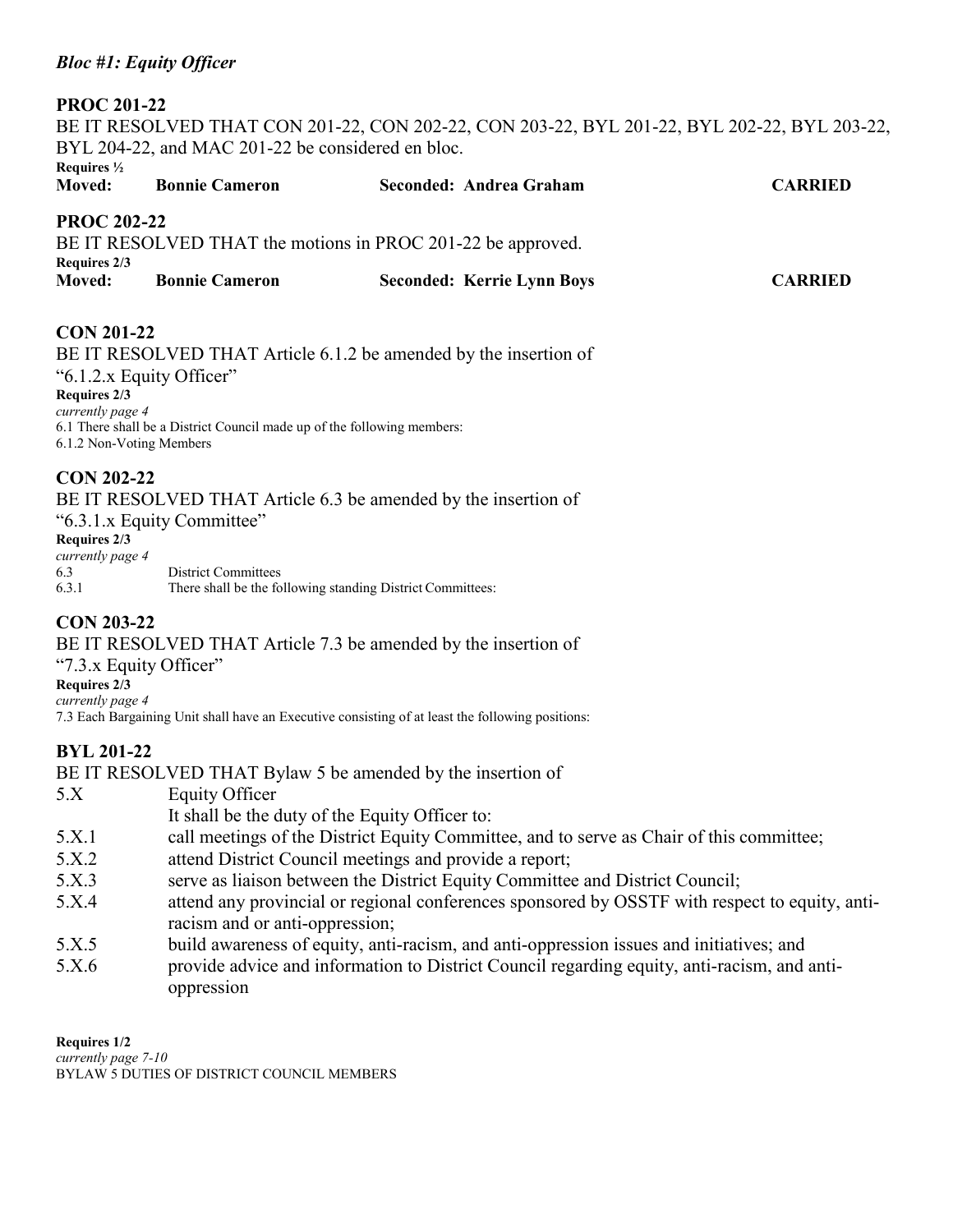## **BYL 202-22**

BE IT RESOLVED THAT Bylaw 7 be amended by the insertion of

- 7.X Equity Committee:
- 7.X.1 The Equity Committee shall consist of:
- 7.X.1.1 the District Equity Officer, as Chair; and
- 7.X.1.2 the Bargaining Units' Equity Officers.
- 7.X.2 It shall be the duty of the Equity Committee to:
- 7.X.2.1 build awareness of equity, anti-racism, and anti-oppression issues and initiatives;
- 7.X.2.2 provide a forum for discussion of equity, anti-racism, and anti-oppression issues; and
- 7.X.2.3 support and amplify the voices of equity-seeking and sovereignty-seeking groups.

**Requires 1/2** *currently page 10-12*

BYLAW 7 DISTRICT COMMITTEES

## **BYL 203-22**

BE IT RESOLVED THAT Bylaw 8.4.1 be amended by the insertion of

8.4.1.x the District Equity Officer;

**Requires 1/2**

*currently page 13*

8.4.1 District Council shall elect the non-voting District Officers to a one-year term of office at the June meeting of District Council each year:

## **BYL 204-22**

BE IT RESOLVED THAT Bylaw 8.5.2 be amended by the insertion of 8.5.2.x the Bargaining Units' Equity Officers shall be appointed to the District Equity Committee, along with the District Equity Services Officer as chair;

**Requires 1/2**

*currently page 13*

8.5.2 At the June meeting of District Council each year, the Bargaining Unit Presidents shall declare their elected or appointed Officers, who shall then be appointed by District Council to a one-year term of office on the corresponding District Committees:

## **MAC 201-22**

BE IT RESOLVED THAT, if carried, CON 201-22, CON 202-22, CON 203-22, BYL 201-22, BYL 202-22, BYL 203-22, and BYL 204-22 shall take effect immediately. **Requires 1/2**

#### *Bloc #2: Housekeeping*

#### **PROC 203-22**

BE IT RESOLVED THAT the following motions be considered en bloc:

| CON 204-22             | BYL 205-22 | BYL 213-22 | BYL 221-22 | <b>INTP 201-22</b> | POL 201-22 |
|------------------------|------------|------------|------------|--------------------|------------|
| CON 205-22             | BYL 206-22 | BYL 214-22 | BYL 222-22 | <b>INTP 202-22</b> | POL 202-22 |
| CON 206-22             | BYL 207-22 | BYL 215-22 | BYL 223-22 | <b>INTP 203-22</b> | POL 203-22 |
| CON 207-22             | BYL 208-22 | BYL 216-22 | BYL 224-22 | <b>INTP 204-22</b> | POL 204-22 |
|                        | BYL 209-22 | BYL 217-22 | BYL 225-22 | <b>INTP 205-22</b> | POL 205-22 |
|                        | BYL 210-22 | BYL 218-22 | BYL 226-22 | <b>INTP 206-22</b> |            |
|                        | BYL 211-22 | BYL 219-22 |            | <b>INTP 207-22</b> |            |
|                        | BYL 212-22 | BYL 220-22 |            |                    |            |
| Requires $\frac{1}{2}$ |            |            |            |                    |            |

| <b>Moved:</b> | <b>Bonnie Cameron</b> | Seconded: Samantha Watson | <b>CARRIED</b> |
|---------------|-----------------------|---------------------------|----------------|
|               |                       |                           |                |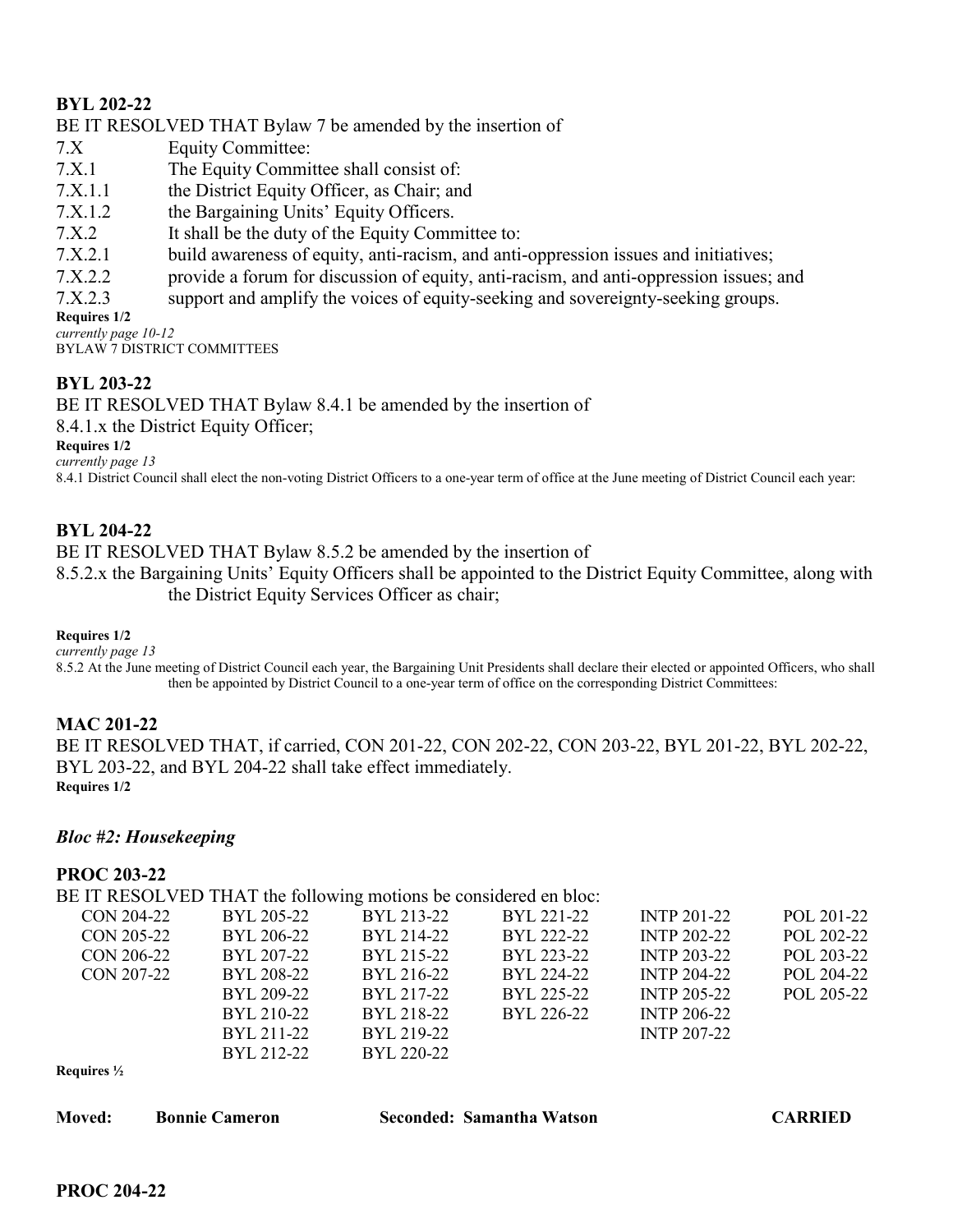**Requires 2/3**

#### **Moved: Bonnie Cameron Seconded: Krista McCormick CARRIED**

## **CON 204-22**

BE IT RESOLVED THAT the Constitution be amended by the insertion of "ARTICLE X: DISTRICT MEETINGS X.1 District Council shall meet a minimum of two (2) times per year, as per Bylaw 9. X.2 District Executive meetings shall be called as necessary, as per Bylaw 9. X.3 District Committee meetings shall be called as necessary, as per Bylaw 9. X.4 General or Special Membership Meetings shall be called as necessary, as per Bylaw 9."

**Requires 2/3**

## **CON 205-22**

BE IT RESOLVED THAT Article 6.4 be deleted.

**Requires 2/3**

| currently page 4 |                                                                                      |
|------------------|--------------------------------------------------------------------------------------|
| 6.4              | District Meetings                                                                    |
| 6.4.1            | District Council shall meet a minimum of two (2) times per year, as per Bylaw 9.     |
| 6.4.2            | District Executive meetings shall be called as necessary, as per Bylaw 9.            |
| 6.4.3            | District Committee meetings shall be called as necessary, as per Bylaw 9.            |
| 6.4.4            | General or Special Membership Meetings shall be called as necessary, as per Bylaw 9. |

## **CON 206-22**

BE IT RESOLVED THAT the title of Article 7 be amended by the addition of "Organization."

**Requires 2/3** *currently page 4* ARTICLE 7 BARGAINING UNITS

## **CON 207-22**

BE IT RESOLVED THAT Article 7.3 be amended by the insertion of "or Council" after "Executive." **Requires 2/3**

*currently page 4*

7.3 Each Bargaining Unit shall have an Executive consisting of at least the following positions:

## **BYL 205-22**

BE IT RESOLVED THAT Bylaw 4.1.8 be amended by the deletion of "ratify" and the insertion of "approve." **Requires 1/2**

*currently page 6* 4.1 It shall be the duty of the District Council to: 4.1.8 receive, amend as necessary, and ratify the District budget at the June meeting;

## **BYL 206-22**

BE IT RESOLVED THAT Bylaw 5.8 be amended by the insertion of

"5.8.x file a copy of the updated District Constitution with the General Secretary of OSSTF;"

**Requires 1/2** *currently page 9* 5.8 It shall be the duty of the Constitution Officer to:

## **BYL 207-22**

BE IT RESOLVED THAT Bylaw 4.1.10 be amended by the addition of "including the Articles, Bylaws, Procedures, and Policies;"

**Requires 1/2**

*currently page 6* 4.1 It shall be the duty of the District Council to: 4.1.10 amend the District Constitution;

## **BYL 208-22**

BE IT RESOLVED THAT Bylaw 4.1.11 be deleted.

**Requires 1/2** *currently page 6* 4.1 It shall be the duty of the District Council to: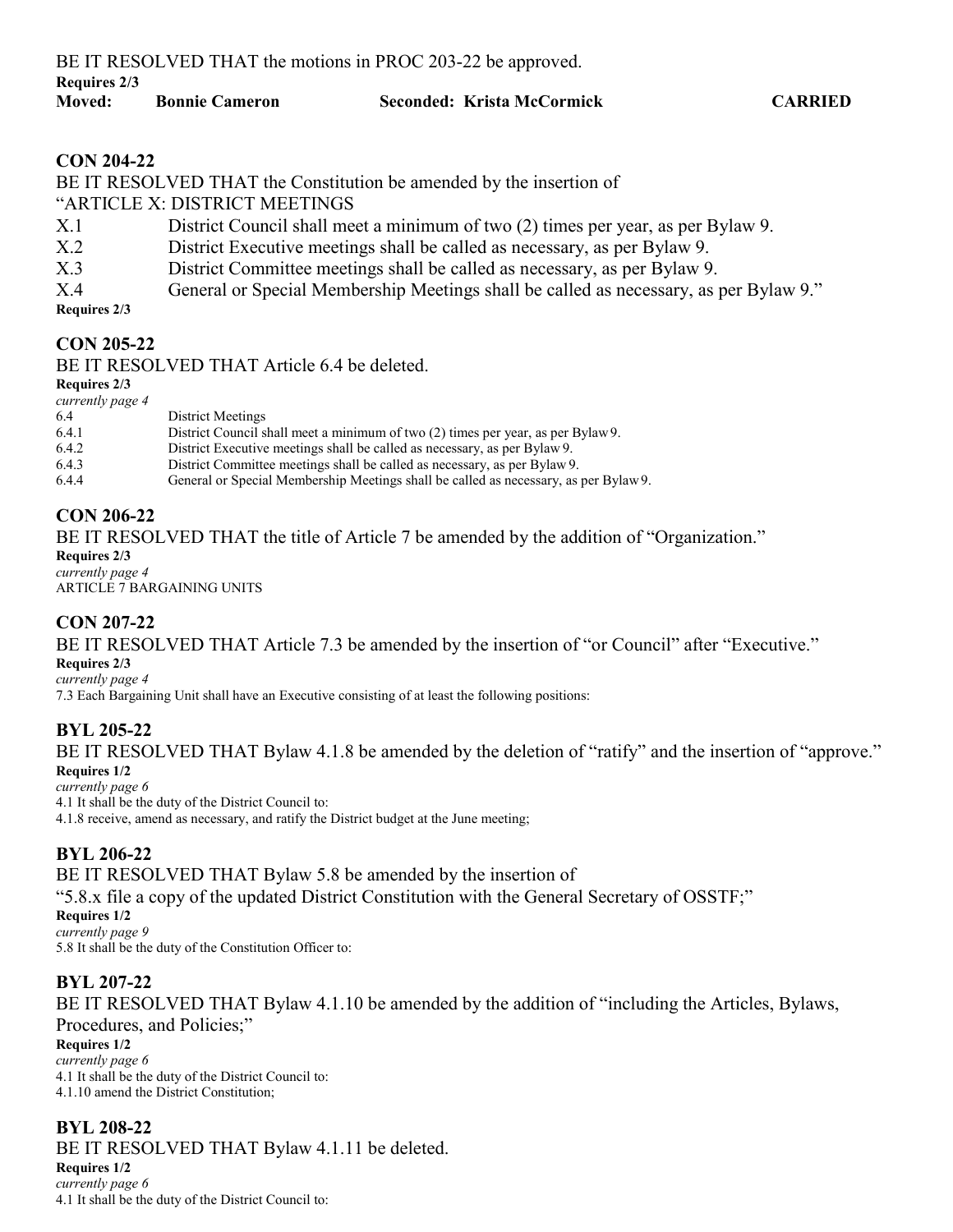## **BYL 209-22**

BE IT RESOLVED THAT Bylaw 4.1.12 be deleted.

**Requires 1/2**

*currently page 6*

4.1 It shall be the duty of the District Council to:

4.1.12 adopt bylaws necessary for the transaction of District business not in contravention of any article or bylaw of this constitution, and to file a copy of such bylaws with the General Secretary of OSSTF,

## **BYL 210-22**

BE IT RESOLVED THAT Bylaw 4.1.13 be deleted.

**Requires 1/2**

*currently page 6*

4.1 It shall be the duty of the District Council to:

4.1.13 establish, amend, and rescind policy for the District,

## **BYL 211-22**

BE IT RESOLVED THAT Bylaw 4.1.14 be deleted.

**Requires 1/2**

*currently page 6* 4.1 It shall be the duty of the District Council to: 4.1.14 set, amend, and rescind District policy that is not repugnant to Bargaining Unit policies,

## **BYL 212-22**

## BE IT RESOLVED THAT the Constitution be amended by the insertion of

"BYLAW X: DUTIES OF DISTRICT COUNCIL EXECUTIVE

- X.1 It shall be the duty of the District Executive to:
- X.1.1 attend meetings of the District Executive as voting members
- X.1.2 approve, reject, or modify, by a vote of the District Executive, an advertisement or press release whose purpose is to represent the membership of District 7 to the public."

#### **Requires 1/2**

## **BYL 213-22**

BE IT RESOLVED THAT Bylaw 4.2 be deleted.

**Requires 1/2**

| currently page 7 |                                                                                                                                   |
|------------------|-----------------------------------------------------------------------------------------------------------------------------------|
| 4.2              | It shall be the duty of the District Executive to:                                                                                |
| 4.2.1            | meet at the call of the District President to discuss District business, and                                                      |
| 4.2.2            | approve, reject or modify by a vote of the District Executive, by phone or e-mail if necessary, an advertisement or press release |
|                  | whose purpose is to represent the membership of District 7 to the public.                                                         |

## **BYL 214-22**

BE IT RESOLVED THAT the title of Bylaw 4 be amended by the deletion of "and District Executive." **Requires 1/2**

*currently page 6*

BYLAW 4 DUTIES OF DISTRICT COUNCIL AND DISTRICT EXECUTIVE

## **BYL 215-22**

BE IT RESOLVED THAT Bylaw 5.1.1 be amended by the insertion of "prepare meeting agendas" after "Council." **Requires 1/2** *currently page 7* 5.1 It shall be the duty of the President to: 5.1.1 call all meetings of District Council, and give the agenda to the District Office Manager for distribution;

## **BYL 216-22**

BE IT RESOLVED THAT Bylaw 5.1.1 be deleted.

**Requires 1/2** *currently page 7*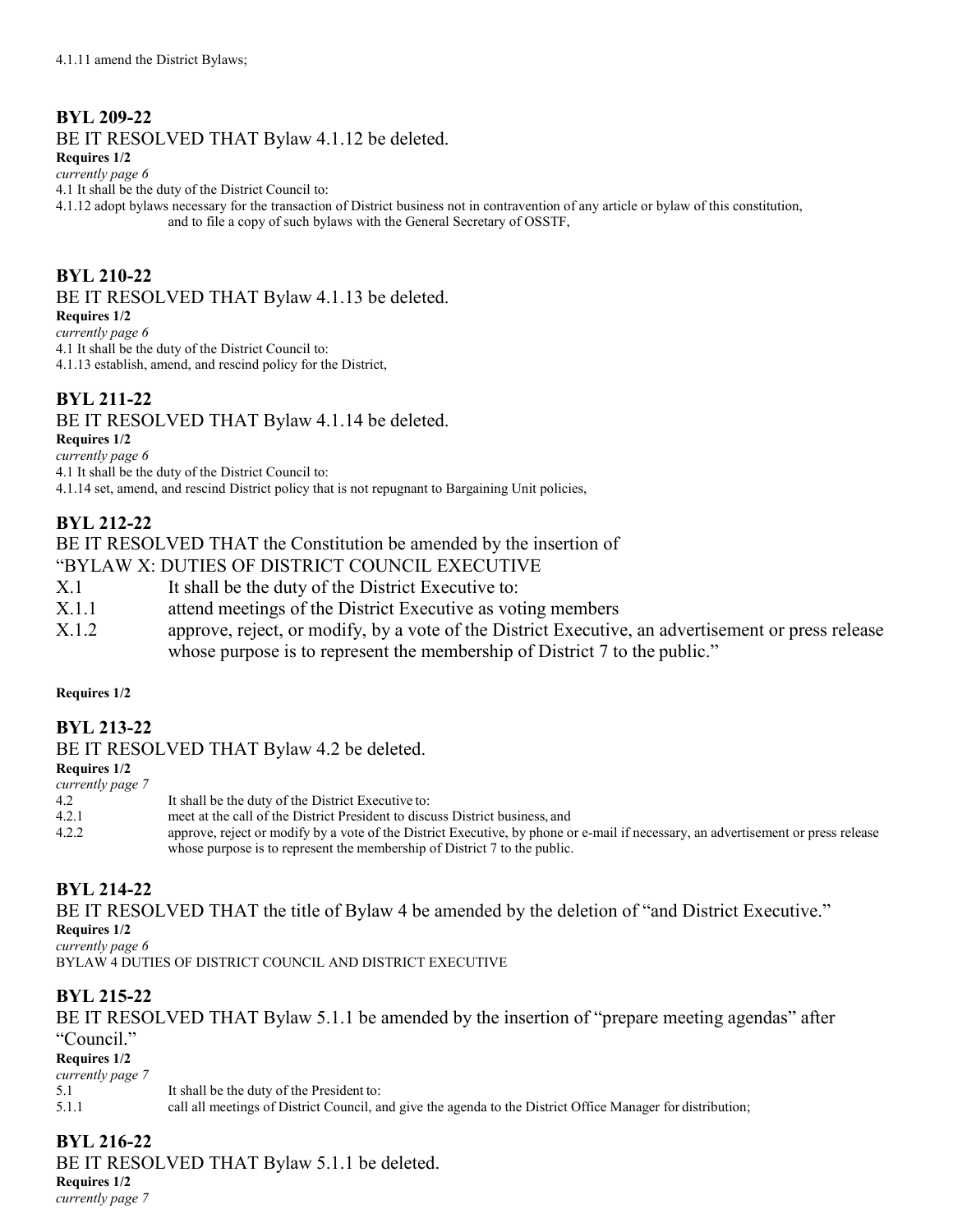## **BYL 217-22**

BE IT RESOLVED THAT Bylaw 5.1.8 be amended by the deletion of "and Bargaining Unit Executives." **Requires 1/2**

*currently page 7* 5.1 It shall be the duty of the President to: 5.1.8 keep the Provincial Executive and Bargaining Unit Executives informed of Federation activities in District 7;

## **BYL 218-22**

BE IT RESOLVED THAT Bylaw 5.6.2 be amended by substitution to read "5.6.2 call and chair meetings of the District Finance Committee."

**Requires 1/2** *currently page 8* 5.6 It shall be the duty of the District Secretary-Treasurer to: 5.6.2 chair the Finance Committee;

## **BYL 219-22**

BE IT RESOLVED THAT Bylaw 5.6 be amended by the insertion of "5.6.x attend meetings of the District Council and provide a report to each meeting;" **Requires 1/2** *currently page 8-9*

5.6 It shall be the duty of the District Secretary-Treasurer to:

## **BYL 220-22**

BE IT RESOLVED THAT Bylaw 5.6 be amended by the insertion of "5.6.x act as liaison between the District Finance Committee and District Council;" **Requires 1/2** *currently page 8-9* 5.6 It shall be the duty of the District Secretary-Treasurer to:

## **BYL 221-22**

BE IT RESOLVED THAT Bylaw 7.7.2.3 be deleted.

**Requires 1/2**

*currently page 11* 7.7.2 It shall be the duty of the Human Rights / Status of Women Committee to: 7.7.2.3 monitor and to report to the District Council on the professional status of members of the District; and

## **BYL 222-22**

BE IT RESOLVED THAT Bylaw 7.7.2.4 be deleted.

**Requires 1/2**

*currently page 12*

7.7.2 It shall be the duty of the Human Rights / Status of Women Committee to:

7.7.2.4 maintain liaison with the Provincial Status of Women Committee and the Provincial Human Rights Committee

## **BYL 223-22**

BE IT RESOLVED THAT Bylaw 8.4.2.1 be amended by the insertion of "or appointed" after "elected." **Requires 1/2**

*currently page 13*

8.4.2.1 Notwithstanding 8.4.2, The District Health and Safety Officer shall be elected from amongst the interested Bargaining Unit Health and Safety Officers elected by their Bargaining Units prior to the June meeting of Council.

## **BYL 224-22**

BE IT RESOLVED THAT Bylaw 7 be amended by the insertion of

"7.x All committee reports to District Council shall be presented in written form (with exceptions to be made for reports of a confidential nature)."

**Requires 1/2** *currently page 10* BYLAW 7 DISTRICT COMMITTEES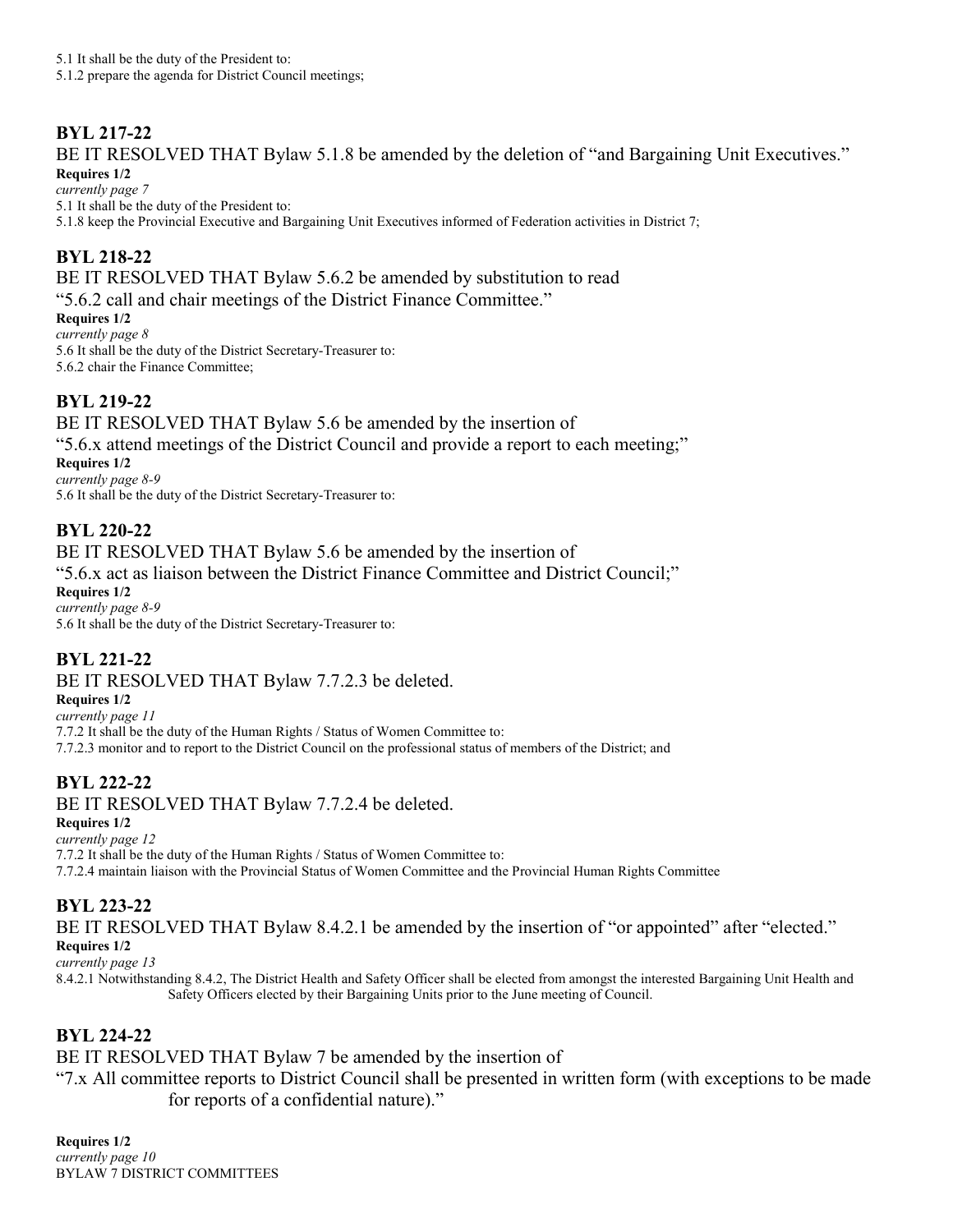## **INTP 201-22**

BE IT RESOLVED THAT Procedure 2 be deleted.

**Requires 1/2**

*currently page 20* PROCEDURE 2: REPORTS TO DISTRICT COUNCIL

2.1 All committee reports must be presented in written form for presentation to the District Council (exceptions to be made for reports of a confidential nature).

**BYL 225-22** BE IT RESOLVED THAT Bylaw 9.4 be amended by the insertion of 9.4.x District General Meetings shall be organized through the District Office. **Requires 1/2** *currently page 15* 9.4 District General or Special Membership Meetings

## **INTP 202-22**

BE IT RESOLVED THAT Procedure 3 be deleted. **Requires 1/2** *currently page 20* PROCEDURE 3 DISTRICT GENERAL MEETINGS 3.1 District General Meetings shall be organized through the District Office.

## **POL 201-22**

BE IT RESOLVED THAT Policy X be adopted as follows: **"**POLICY X: POLITICAL MEMBERSHIP

X.1 Members of OSSTF District 7 will be encouraged to attend nomination meetings as members of political parties, and to vote for candidates who reflect the educational policies of OSSTF."

**Requires 1/2**

## **INTP 203-22**

BE IT RESOLVED THAT Procedure 5 be deleted.

**Requires 1/2**

*currently page 20* PROCEDURE 5: POLITICAL MEMBERSHIP

5.1 Members of OSSTF District 7 will be encouraged to attend nomination meetings as members of political parties, and to vote for candidates who reflect the educational policies of OSSTF.

## **BYL 226-22**

BE IT RESOLVED THAT Bylaw 10 be amended by the insertion of "10.x Release time shall be used in the federation year in which it was allocated." **Requires 1/2** *currently page 17* BYLAW 10 RELEASE TIME

## **INTP 204-22**

BE IT RESOLVED THAT Procedure 7 be deleted. **Requires 1/2** *currently page 20* PROCEDURE 7 RELEASE TIME 7.1 The following guidelines shall be used for release time. 7.1.1 Release time shall be used in the federation year in which it was allocated.

## **INTP 205-22**

BE IT RESOLVED THAT Procedure 8.1 be deleted. **Requires 1/2** *currently page 20* PROCEDURE 8 FINANCE 8.1 The following expense guidelines will be followed.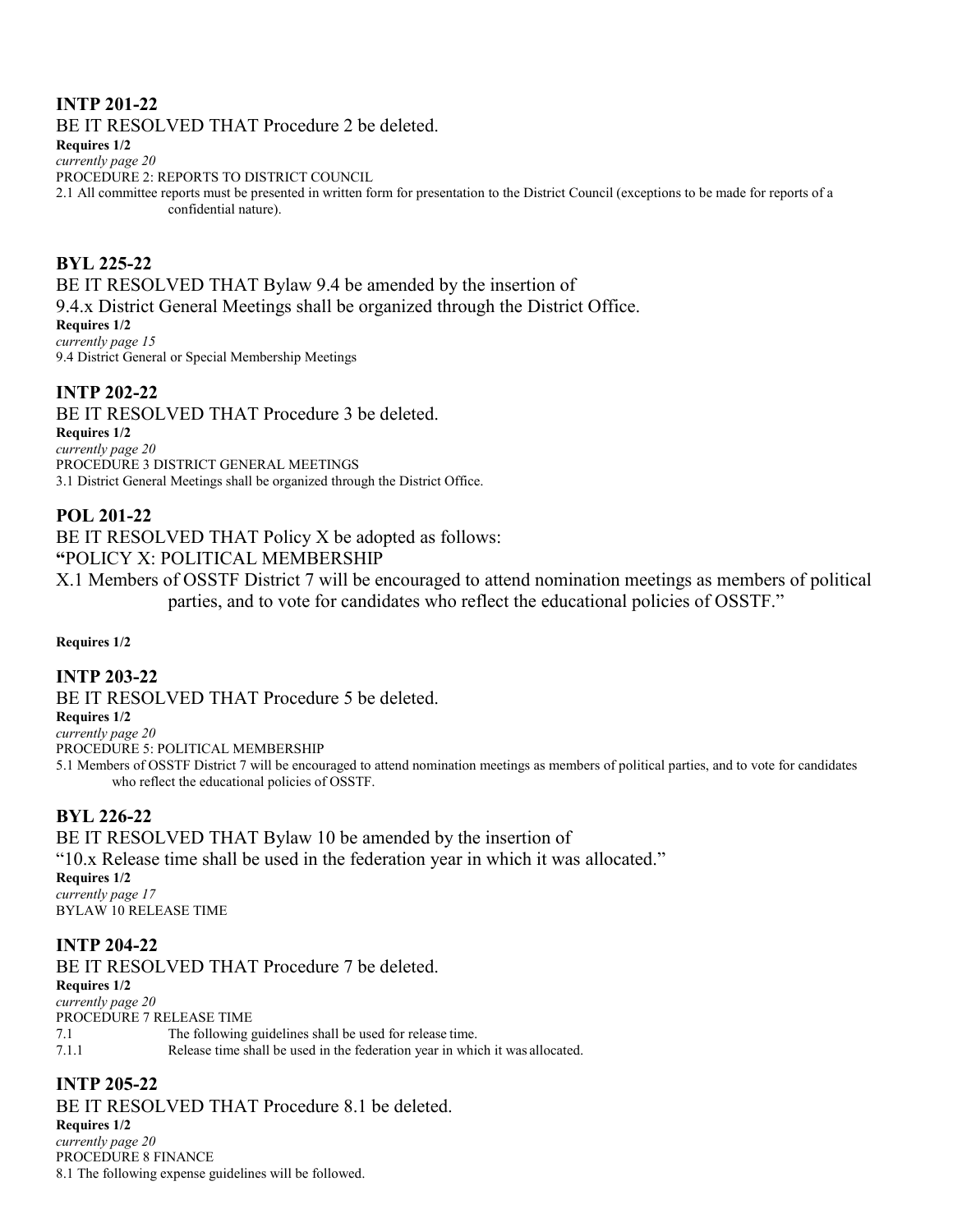#### **POL 202-22**

BE IT RESOLVED THAT Policy X be adopted as follows:

"POLICY X: ENVIRONMENTAL CONSCIENTIOUSNESS

X.1 District 7 will take as many measures as practically possible to become a more environmentally- conscious union, such as integrating or employing the recommendations listed in OSSTF's publication "Small Steps to a Greener Union."

**Requires 1/2**

#### **INTP 206-22**

BE IT RESOLVED THAT Procedure 13 be deleted. **Requires 1/2** *currently page 23* PROCEDURE 13: ENVIRONMENTAL CONSCIENTIOUSNESS 13.1 District Council will take as many measures as practically possible to become a more environmentally conscious union, such as integrating/employing recommendations listed in "Small Steps to a Greener Union."

## **POL 203-22**

BE IT RESOLVED THAT Policy 1 be amended by the insertion of "1.2 District 7 shall use only non-gendered language throughout the Constitution, including the Articles, Bylaws, Procedures, and Policies."

**Requires 1/2**

*currently page 24*

#### **INTP 207-22**

BE IT RESOLVED THAT Procedure 14 be deleted. **Requires 1/2** *currently page 23* PROCEDURE 14: NON-GENDERED LANGUAGE 14.1 District 7 shall use only non-gendered language throughout the Constitution, including the Articles, Bylaws, Procedures, and Policies.

#### **POL 204-22**

BE IT RESOLVED THAT Policy 1 be amended by the insertion of the title "Gender Equality." **Requires 1/2** *currently page 24*

#### **POL 205-22**

BE IT RESOLVED THAT Policy 2 be amended by the insertion of the title "Anti-Harassment" Policy." **Requires 1/2**

*currently page 24*

The following motion was not discussed at the meeting of the Constitution Review Committee. It corrects an error I noticed after the meeting when preparing the above motions. *~Bonnie*

#### **CON 208-22**

BE IT RESOLVED THAT Article 8.1.1 be amended by the deletion of "thirty (30)" and the insertion of "sixty (60)." **Requires 2/3 Requires 2/3** *currently page 5*